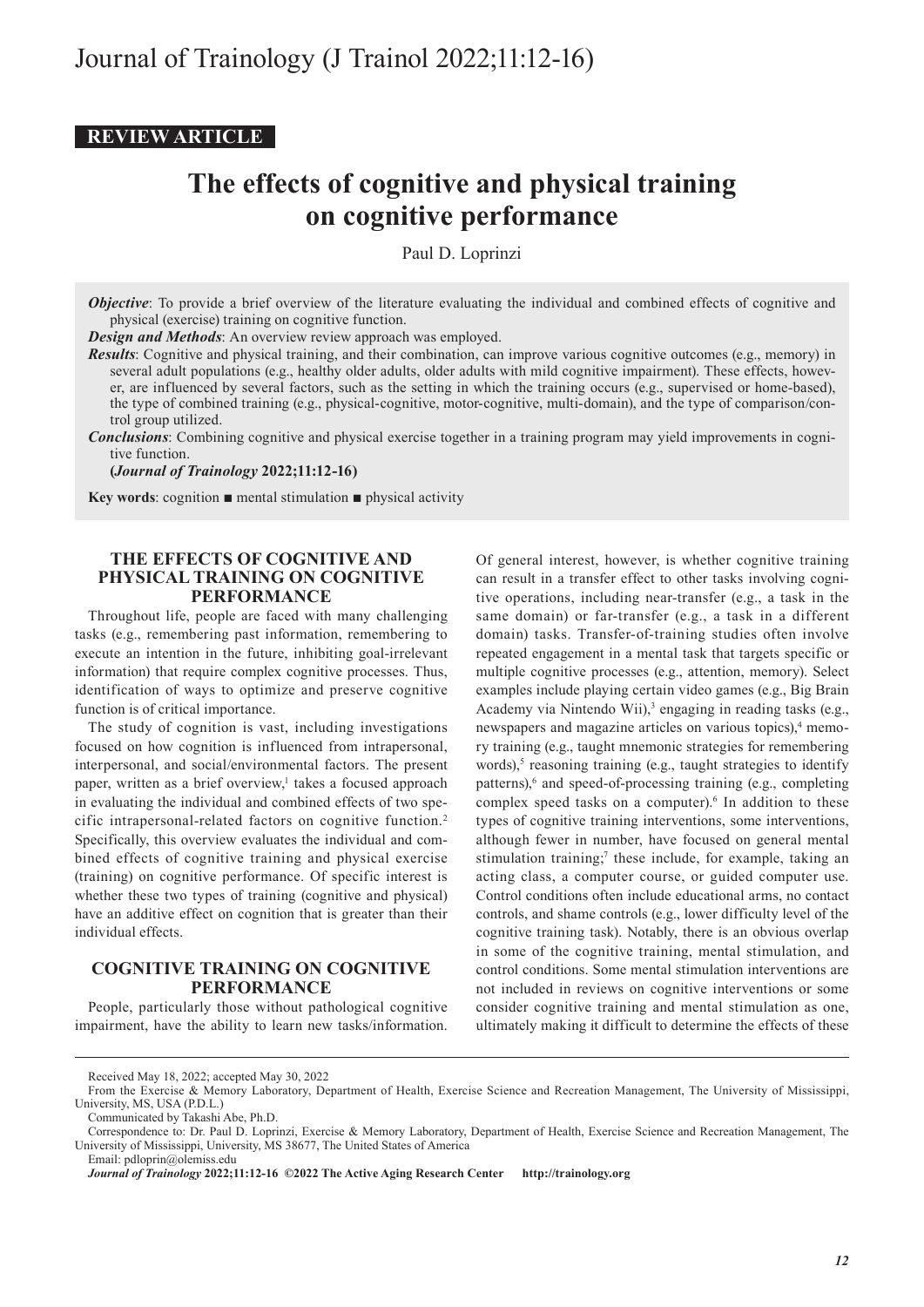interventions on cognition.

The delivery of these conditions varies, including homebased training, supervised training, and occurring in individual versus group-based settings. Further, training programs vary in dose, including, for example, 5-48 hours of cognitive training. These types of training programs are compared to each other (and a control) and often evaluated on performance measures related to the task (e.g., video game performance measures, knowledge tests from the reading material), and importantly, on transfer tasks. The focus here will be on transfer task performance.

In a meta-analysis among healthy older adults,<sup>8</sup> the effect of cognitive training on overall cognitive function (i.e., considering performance on all cognitive outcomes – not isolating domain-specific cognitive outcomes) was small  $(g = .18)$ , albeit statistically significant. Multi-domain cognitive training (e.g., targeting multiple cognitive domains) was greatest for improving overall cognition, but improvements were also observed for other types of training (e.g., speed-of-processing, working memory). Meta-regression analyses demonstrated larger cognitive training effects on overall cognition for supervised versus home-based training (also supported by other meta-analyses<sup>9</sup>). Session length and total duration of training were not associated with the overall cognitive effect from cognitive training; other meta-analytic work, however, demonstrates that training more than three times per week may be counterproductive.<sup>9</sup> Another meta-analysis among older healthy adults also showed improvements of cognitive training on various cognitive outcomes, such as memory recall;<sup>7</sup> these effects have not always been extended to executive function.<sup>9</sup> Cognitive training most reliably produced transfer effects within the same cognitive domain (also supported by other reviews<sup>10</sup>), although several training studies have demonstrated transfer to untrained cognitive domains. Factors that predicted a far-transfer effect included using adaptive (e.g., adjustments to the training are made based on performance) and repetitive training sessions as well as longer training sessions. Although a specific quantitative analysis was not conducted, they also reported some beneficial effects of mental stimulation interventions on various cognitive outcomes, such as memory and executive function.

In a meta-analysis focused on adults with major depressive disorder,<sup>11</sup> cognitive training was effective in improving overall cognition  $(g = .35)$ ; improvements were also observed for various cognitive domains, including executive function  $(g =$ .37), processing speed ( $g = .35$ ), and verbal memory ( $g = .56$ ), but not for working memory or verbal learning. There was limited evidence of a far-transfer effect, possibly a result of the limited studies evaluating the far-transfer effects of cognitive training.

Beneficial effects of cognitive training have also been observed among those with mild cognitive impairment. Metaanalytic work shows a statistically significant small effect  $(g = .23)$  of cognitive training in improving overall cognition;12 similar results were observed for other cognitive outcomes, including episodic memory  $(g = .30)$  and working memory  $(g = .39)$ , but not executive function. These findings

are generally supported by other related meta-analyses in this population; $13, 14$  opposing results, however, have been observed.10, 15

#### **PHYSICAL TRAINING ON COGNITIVE PERFORMANCE**

In addition to cognitive training, physical training can improve cognitive function. Physical training, within this section, refers to repeated bouts of whole-body movement (e.g., aerobic or resistance exercise) during leisure time that results in energy expenditure above resting levels. Meta-analytic work demonstrates that physical training among healthy older adults can improve various cognitive parameters, including executive function  $(d = 0.27)$  and memory  $(d = 0.24)$ , but not overall cognition.16 Among those with cognitive impairment, physical training has been shown to improve overall cognition  $(d = 0.47)$  and executive function  $(d = 0.24)$ , but not memory.<sup>16</sup> In this vulnerable population, shorter exercise session duration and greater exercise frequency predicted higher effect sizes.

Among adults older than 50 years, a meta-analysis showed that physical training improved cognition  $(SMD = 0.29)$ , for both those with  $(SMD = 0.28)$  and without  $(SMD = 0.36)$  mild cognitive impairment.17 Physical training did not improve overall cognition, but improved various subdomains, including attention, executive function, episodic memory, and working memory. Moderation analyses demonstrated that all modes of exercise (aerobic, resistance, multicomponent training, Tai chi), with the exception of yoga, improved cognition. Further, greater benefits in cognition were observed among exercise programs involving medium duration (45-60 min) sessions and moderate- and vigorous-intensity exercise (not light-intensity). Importantly, the type of control group played an important role, as physical training only improved cognition when it was compared to a non-contact or education control, but was not effective in improving cognition when compared to an active control group, such as stretching or a social group comparison.

Additionally, as published by the 2018 Physical Activity Advisory Committee,<sup>18</sup> there is a moderate strength of evidence that long-term moderate-to-vigorous physical training interventions can improve brain structure, function, and cognition in older adults; strong strength of evidence that physical training can reduce the risk of cognitive impairment in older adults; moderate strength of evidence that physical training can improve cognition in adults with dementia; and moderate strength of evidence that physical training can improve cognition in individuals with other clinical disorders (e.g., ADHD, schizophrenia, Parkinson's, stroke) that are associated with impaired cognition.

#### **COMBINED EFFECTS OF COGNITIVE AND PHYSICAL TRAINING ON COGNITIVE PERFORMANCE**

Combined training interventions focus on incorporating both cognitive and physical training together. This can occur in a sequential fashion, e.g., first perform a bout of exercise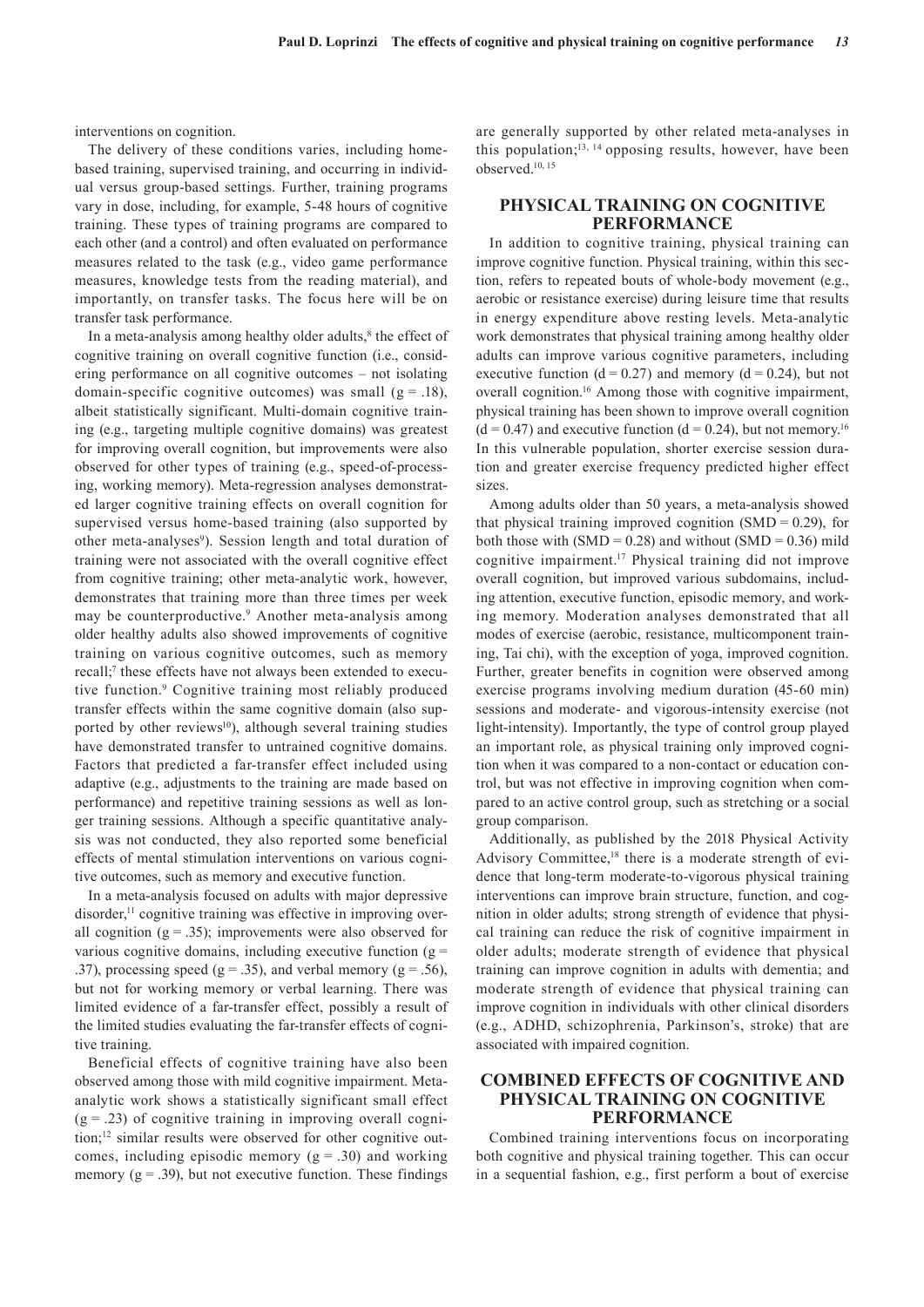and then complete a cognitive task while seated. Alternatively, combined training programs may employ a simultaneous approach, including "*thinking while moving*" (e.g., exercising while concurrently doing an arithmetic task) or a "*moving while thinking*" (e.g., walking while completing a navigational task; involves incorporating cognitive processes into a complex motor task) approach.19 Additionally, combined training programs may include three unique types, namely physical-cognitive training, motor-cognitive training, and multi-domain training.19 Physical-cognitive training involves combining aerobic/resistance exercise with cognitive training; motor-cognitive training involves motor skill training with cognitive training (e.g., with the simultaneous approach, completing a visual search task while concurrently completing a balance task; completing a verbal task (counting) while concurrently performing a driving simulation task); and multi-domain training consists of an integration of aerobic/resistance exercise, complex motor skills, and cognitive engagement through customized training situations (e.g., alternating between walking/resistance exercises and balance exercises while concurrently completing a cognitive task, such as recalling pre-selected words).

Rahe et al.<sup>20</sup> randomized participants (50-85 years) into one of three groups, including Cognitive Training (CT), Cognitive + Physical Training (CPT), and CPT + Counseling (CPT+C). All three groups completed seven weeks of training, including two sessions per week for 90 minutes per session. The CT group completed a multi-domain cognitive training program, involving training to improve memory, attention, and executive function. They also completed other mental stimulation activities, such as board games, watching educational lectures, and completing various cognitively-stimulating homework assignments. The CPT group was similar to the CT group except that the first 20 minutes of the session was dedicated to physical movement, including activities targeting strength, flexibility, coordination, and endurance. Lastly, the CPT+C group was similar to the CPT group but involved additional mental stimulation and motivational engagement; during the first and last week of training, participants received physical activity counseling (e.g., how to set goals) that was centered around motivational interviewing techniques. Results demonstrated that all three groups showed pre-post improvements in various cognitive parameters (e.g., memory and executive function). Notably, however, CPT was not superior to CT, but CPT+C was superior to CPT for improving verbal fluency. Similar results were obtained in their subsequent paper reporting results for a 1-year follow-up period.21 No control group, however, was included in the design of this experiment.

This no control group limitation was addressed in a study by Bherer et al.22 Not only did they include a control group, but they implemented active control groups for both the cognitive and physical training groups to better isolate the active ingredient in both the cognitive and physical training interventions. The intervention involved 12-weeks of training (2 days/week for physical training and 1/day week for cognitive training; each session lasted 60 minutes), with participants

randomized into one of four groups: cognitive training + aerobic/resistance exercise (COG+/AER+), computer lessons + aerobic/resistance exercise (COG-/AER+), cognitive training + stretching (COG+/AER-), and computer lessons + stretching (COG-/AER-). Thus, the computer lessons and stretching arms, respectively, served as the active control groups for cognitive training and physical training. The outcome measure was a computerized dual-task involving performing two visual discrimination tasks separately and concurrently. The COG+ group involved training on a similar dual-task assessment. Results demonstrated that the COG+/AER+ group improved response accuracy on one of the cognitive outcomes (task-set cost), which involves maintaining different response alternatives in memory, reflective of working memory. Notably, COG+ alone or AER+ alone did not improve performance on this outcome (task-set cost), demonstrating a synergistic effect of cognitive training and physical training on cognition.

These findings are in support of results from review papers. In a systematic review, Lauenroth et al.<sup>23</sup> evaluated 20 articles that evaluated the effects of combined cognitive and physical training – either concurrently (dual task) or subsequently – when compared to cognitive/exercise training alone on cognitive performance. Among the 20 studies, 16 involved cardiovascular exercise, 10 involved resistance exercise, balance tasks in 9, and flexibility exercises in 7. Regarding cognitive training, 9 studies trained attention, 15 executive function/ working memory, 5 episodic memory/learning, 4 perception, and 3 speed-of-information processing. Of the 20 evaluated studies, 18 showed improvements in cognitive performance in the combined intervention group. These improvements were generally restricted to the trained cognitive functions, as opposed to observing far-transfer effects. Further, 12 of the 13 studies that implemented cognitive and physical training concurrently demonstrated improvements in cognition, whereas 5 of the 6 studies following a subsequent approach showed improvements in cognition. Thus, both approaches may have merit in improving cognition. The authors of this review also concluded that both approaches (concurrent or subsequent) may be superior in improving cognition when compared to cognitive or physical training alone. However, a quantitative analysis of this would help address any potential uncertainties of this effect.

A meta-analysis by Sun et al.<sup>24</sup> also evaluated the effects of combined cognitive and physical training on cognition, but they restricted their population to those demonstrating subjective cognitive decline. Combined training, when compared to control, was not effective in improving subjective memory function. An overall objectively-determined cognitive function variable was created by combining the scores from the different objectively-evaluated cognitive outcomes. Results showed that combined training, compared to control, improved objectively-evaluated cognitive performance (SMD  $= 0.12$ ); this effect was very similar to exercise only when compared to control (SMD =  $0.13$ ), suggesting that the combined effects may not be greater than exercise alone.

In a comprehensive review, Torre and Temprado<sup>19</sup> meta-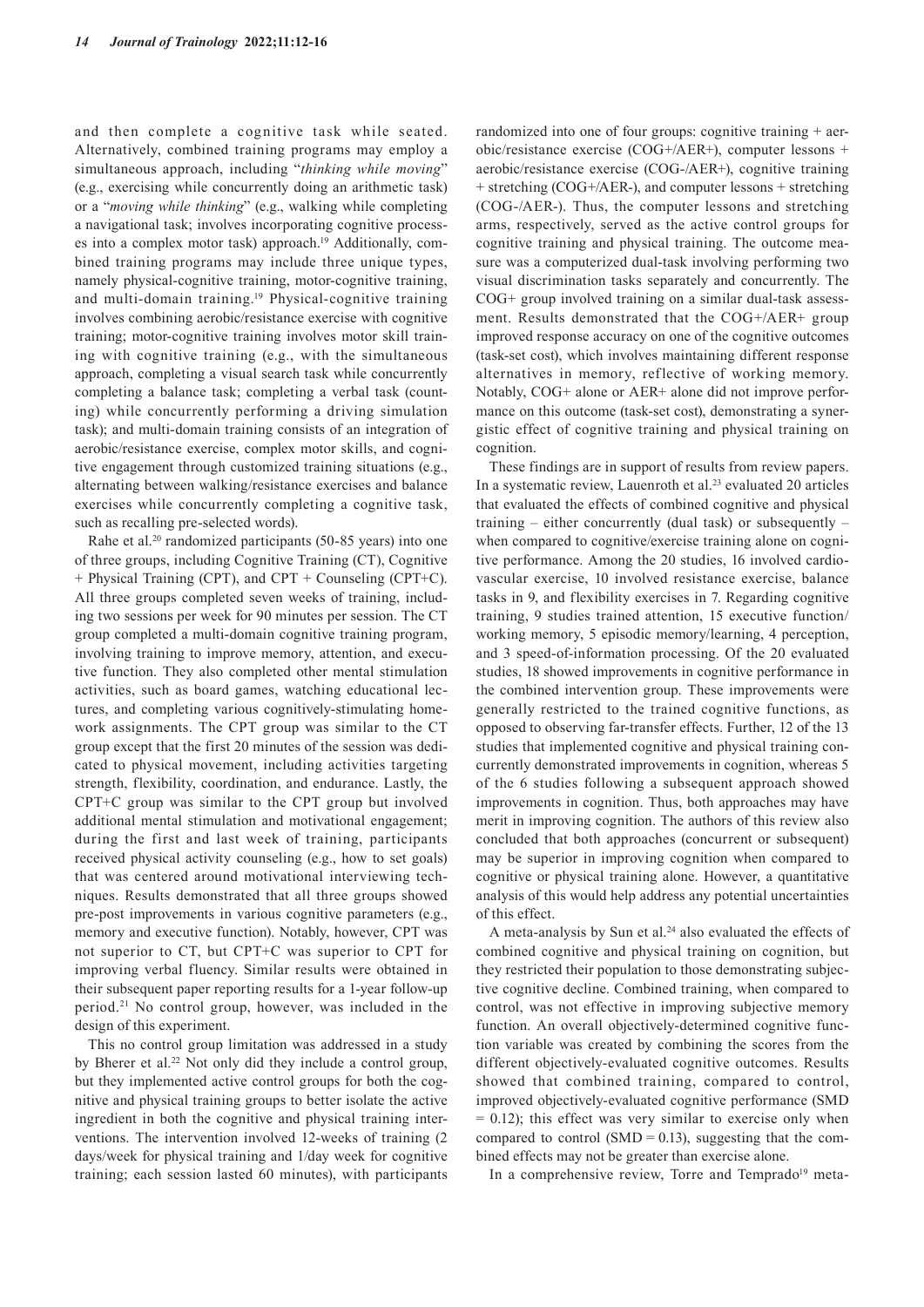analyzed the combined effects of cognitive training and physical training on cognition. Care was taken in considering different types of combined training, including physical-cognitive training, motor-cognitive training, and multi-domain training. When comparing physical-cognitive training to control, there was consistent evidence that physical-cognitive training improved cognition, occurring for both simultaneous and sequential training programs. In contrast, there were mixed findings of a beneficial effect of physical-cognitive training when compared to physical training alone or when compared to cognitive training alone. When comparing motor-cognitive training to control, three out of four studies demonstrated improvements in at least one cognitive outcome. Although limited in investigation, research findings from the evaluated studies also supported superior cognitive benefits for motor-cognitive training when compared to motor alone or cognitive training only. For multi-domain training versus control, two out of three studies demonstrated greater cognitive performance for combined training; similar results occurred when comparing multi-domain training to physical training alone. Limited work, to date, has compared multidomain training to cognitive training alone.

#### **CONCLUSION AND RECOMMENDATIONS**

Presently, there is evidence to suggest that cognitive training alone and exercise training alone can improve various cognitive outcomes, with such effect occurring among diverse adult populations. These effects may be influenced by a multitude of factors, such as the setting in which the training occurs (e.g., supervised v home-based) and the comparison group employed (e.g., non-contact group, active control). Combined training (cognitive and exercise) has also demonstrated evidence of enhancing cognition, suggesting a potential additive effect in improving cognition, but this may be influenced by several notable factors, such as the employed control group and type of combined training program (e.g., physical-cognitive, motor-cognitive, multi-domain).

A notable point of discussion in the reviewed articles was the lack of detail and reporting of treatment fidelity parameters, such as adherence to the protocol. This information should be carefully documented and reported in future work on this topic. Further, for both cognitive and physical training programs, additional details on the characteristics of the interventions (e.g., description and progression of the protocols) will help aid in future replication and comparability efforts.

Future work should also carefully consider the control group comparison in an effort to better isolate the key ingredient of the training program. Care should also be taken in designing studies that rigorously compare and differentiate mental stimulation activities from cognitive training activities. This will help determine whether it is simply the engagement of cognitive operations, or rather, employment of specific cognitive processes, that is needed to improve cognition. Relatedly, although current work suggests greater near-transfer effects of cognitive training, future work should continue to investigate near- and far-transfer effects, including when

evaluating the effects of combined (cognitive and physical) training on cognition. Evaluating far-transfer effects should not be limited to cognitive outcomes, but also consider functional parameters and everyday behaviors.<sup>25</sup> Such work would also benefit by evaluating the sustainability of the observed effects (e.g., include long-term follow-up assessments), consider comparing natural exercises that incorporate multidomain stimulations (e.g., Tai Chi, Dance), and explore potential mechanisms through which individual and combined training may have on cognition.26 It would also be worthwhile for future work to not only evaluate the effects of combined cognitive and physical training on general cognitive function, but evaluate whether such effects influence specific cognitive processes that can aid in sport-specific cognitive function, and in turn, enhanced sport performance.<sup>27</sup>

#### **Disclosures.** None

#### **REFERENCES**

- 1. Grant MJ, Booth A. A typology of reviews: an analysis of 14 review types and associated methodologies. *Health Info Libr J* 2009;26: 91-108.
- 2. Bherer L. Cognitive plasticity in older adults: effects of cognitive training and physical exercise. *Ann N Y Acad Sci* 2015;1337:1-6.
- 3. Ackerman PL, Kanfer R, Calderwood C. Use it or lose it? Wii brain exercise practice and reading for domain knowledge. *Psychol Aging* 2010;25:753-766.
- 4. Masurovsky A. Controlling for Placebo Effects in Computerized Cognitive Training Studies With Healthy Older Adults From 2016-2018: Systematic Review. *JMIR Serious Games* 2020;8:e14030.
- 5. Verhaeghen P, Marcoen A, Goossens L. Improving memory performance in the aged through mnemonic training: a meta-analytic study. *Psychol Aging* 1992;7: 242-251.
- 6. Ball K, Berch DB, Helmers KF et al. Effects of cognitive training interventions with older adults: a randomized controlled trial. *JAMA* 2002;288:2271-2281.
- 7. Kelly ME, Loughrey D, Lawlor BA et al. The impact of cognitive training and mental stimulation on cognitive and everyday functioning of healthy older adults: a systematic review and meta-analysis. *Ageing Res Rev* 2014;15:28-43.
- 8. Lampit A, Gavelin H, Sabates J et al. Computerized Cognitive Training in Cognitively Healthy Older Adults: A Systematic Review and Network Meta-Analysis. 2020: https://doi.org/10.1101/2020.10.07.20208306.
- 9. Lampit A, Hallock H, Valenzuela M. Computerized cognitive training in cognitively healthy older adults: a systematic review and meta-analysis of effect modifiers. *PLoS Med* 2014;11:e1001756.
- 10. Butler M, McCreedy E, Nelson VA et al. Does Cognitive Training Prevent Cognitive Decline?: A Systematic Review. *Ann Intern Med* 2018;168: 63-68.
- 11. Woolf C, Lampit A, Shahnawaz Z et al. A Systematic Review and Meta-Analysis of Cognitive Training in Adults with Major Depressive Disorder. *Neuropsychol Rev* 2022;32: 419-437.
- 12. Zhang H, Huntley J, Bhome R et al. Effect of computerised cognitive training on cognitive outcomes in mild cognitive impairment: a systematic review and meta-analysis. *BMJ Open* 2019;9:e027062.
- 13. Bahar-Fuchs A, Martyr A, Goh A et al. Cognitive training for people with mild to moderate dementia: a Cochrane Review. *BJPsych Advances* 2020;26(2):66.
- 14. Lai F, Pun A, Wong I et al. Systematic review on computerized cognitive training (CCT) for older adults with mild cognitive impairment. *Alzheimer's & Dementia* 2022;17:e049294.
- 15. Mueller K. A Review of Computer-Based Cognitive Training for Individuals With Mild Cognitive Impairment and Alzheimer's Disease.